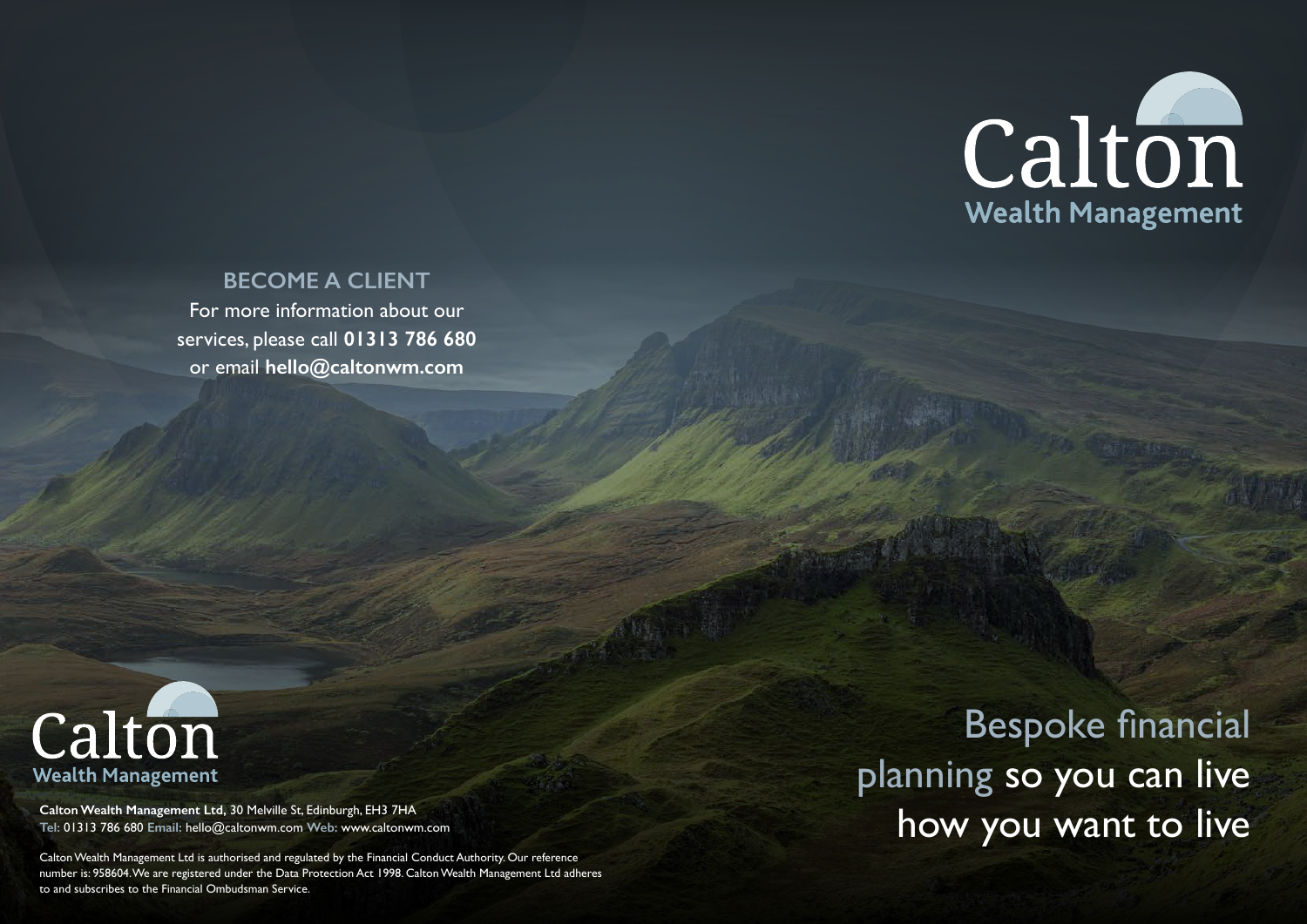Genuine financial planning and wealth management advice is much more than just recommending a product to solve an immediate need. It is about creating a bespoke financial plan to help you achieve your short, medium and long-term financial goals.

We believe anything is possible when you manage your money the right way. Your wealth should work in all the ways you want it to. Whatever your goals are in life, careful planning and successful investing of your wealth can help you get there.  $\blacksquare$ 

That's why we always focus on you and use your wealth to create the life you want to live. By taking this approach, you will develop financial wellbeing and peace of mind. We're ruthlessly focused on you, helping you realise your life goals and helping you enjoy the process.



## 66 Financial freedom is available to those who plan for it.

To find out more or to arrange an initial complimentary consultation meeting, please contact Calton Wealth Management – email: **hello@caltonwm.com** or call: **01313 786 680**.

At Calton Wealth Management, our highly experienced team of independent Wealth Managers and Financial Planners work with you to deliver financial peace of mind so you can make confident choices about how you want to live.

## Independent Wealth Managers and Financial Planners

We're ruthlessly focused on you and your life goals, helping you enjoy the planning process.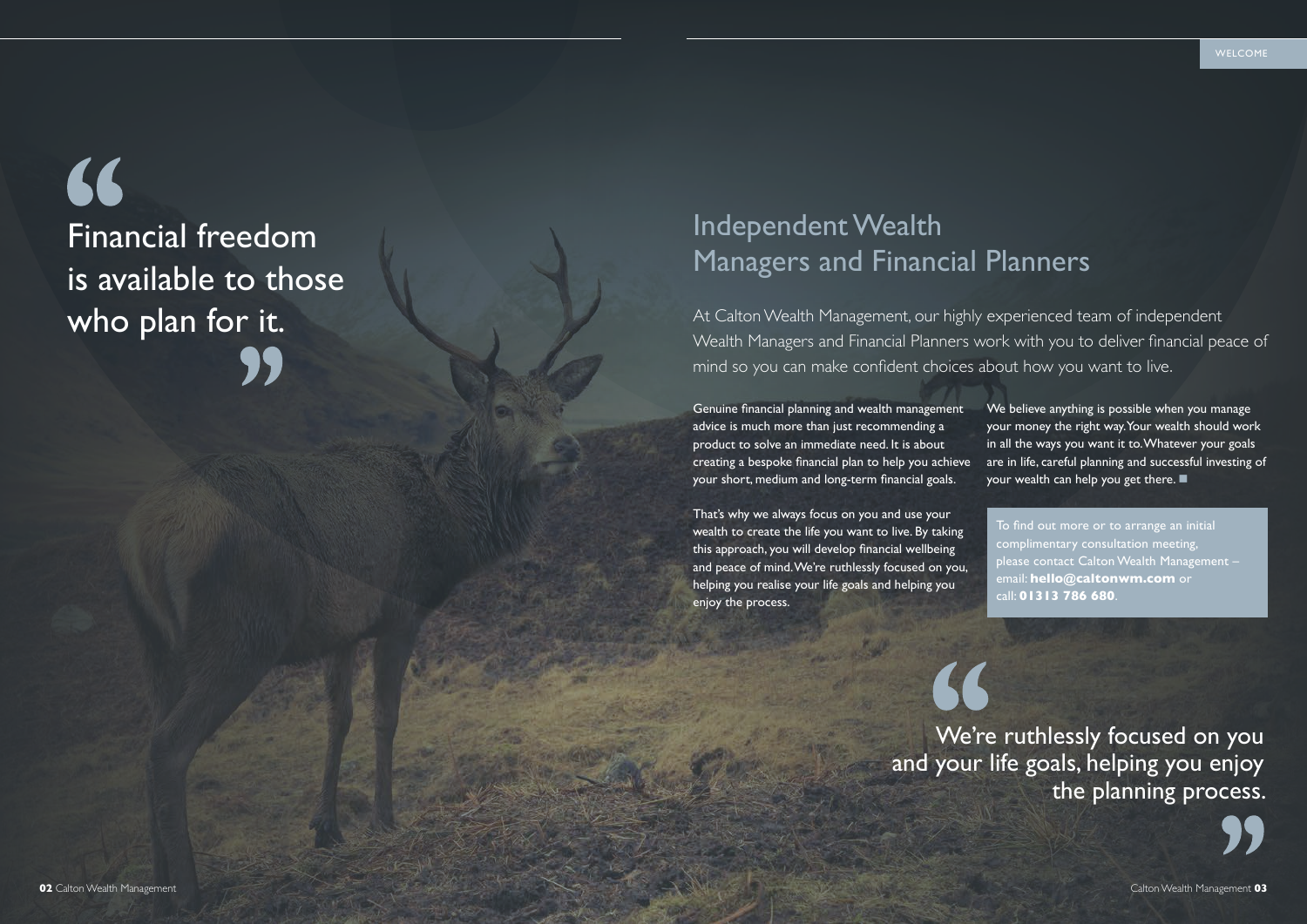What makes Calton Wealth Management different is our focus. It's not on money, it's on you and what you need to live the life that you want to lead. No two people have identical financial circumstances, which is why it's essential you have your own bespoke financial plan that meets your individual needs and goals.

Our goal is to provide you with clarity about your future, detailing every aspect of your vision – your hopes, fears, dreams and goals. We show you how your future will look and help you to know exactly where you are headed and when you are likely to arrive.  $\blacksquare$ 

Planning for financial success can be complicated in today's world. A broad knowledge of everything from complex retirement and investment products to risk management strategies and tax laws is required.

Before you can begin to define your own financial planning strategy, we'll help you identify what is important to you. Our focus is always on delivering the very best client experience.  $\blacksquare$ 

Putting it simply, by changing nothing, nothing changes. Which is the reason why every successful outcome is about constant adaptation, revision and change. Whatever stage of life you're at, Calton Wealth Management will guide you through the opportunities and challenges you may face.

Our first conversation won't be about money. It will be about your life and what you want to achieve.We look at the whole picture strategically, which is what sets us apart. We think anything is possible if you have the mindset, the will and desire to achieve it. retirement goals may be different. We can help you manage the transition. Just as in other aspects of your life, setting financial goals is a tried-and-true way to reach those goals.

After a lifetime of hard work, maybe it's time to take a step back and reap the rewards of your hard work. Whatever you want to do next, your investment and

To find out more or to arrange an initial complimentary consultation meeting, please contact Calton Wealth Management – email: **hello@caltonwm.com** or call: **01313 786 680**.

## Wealth Management is about you

To find out more or to arrange an initial complimentary consultation meeting, please contact Calton Wealth Management – email: **hello@caltonwm.com** or call: **01313 786 680**.

After a lifetime of hard work, we'll help you take a step back and reap the rewards of your efforts.

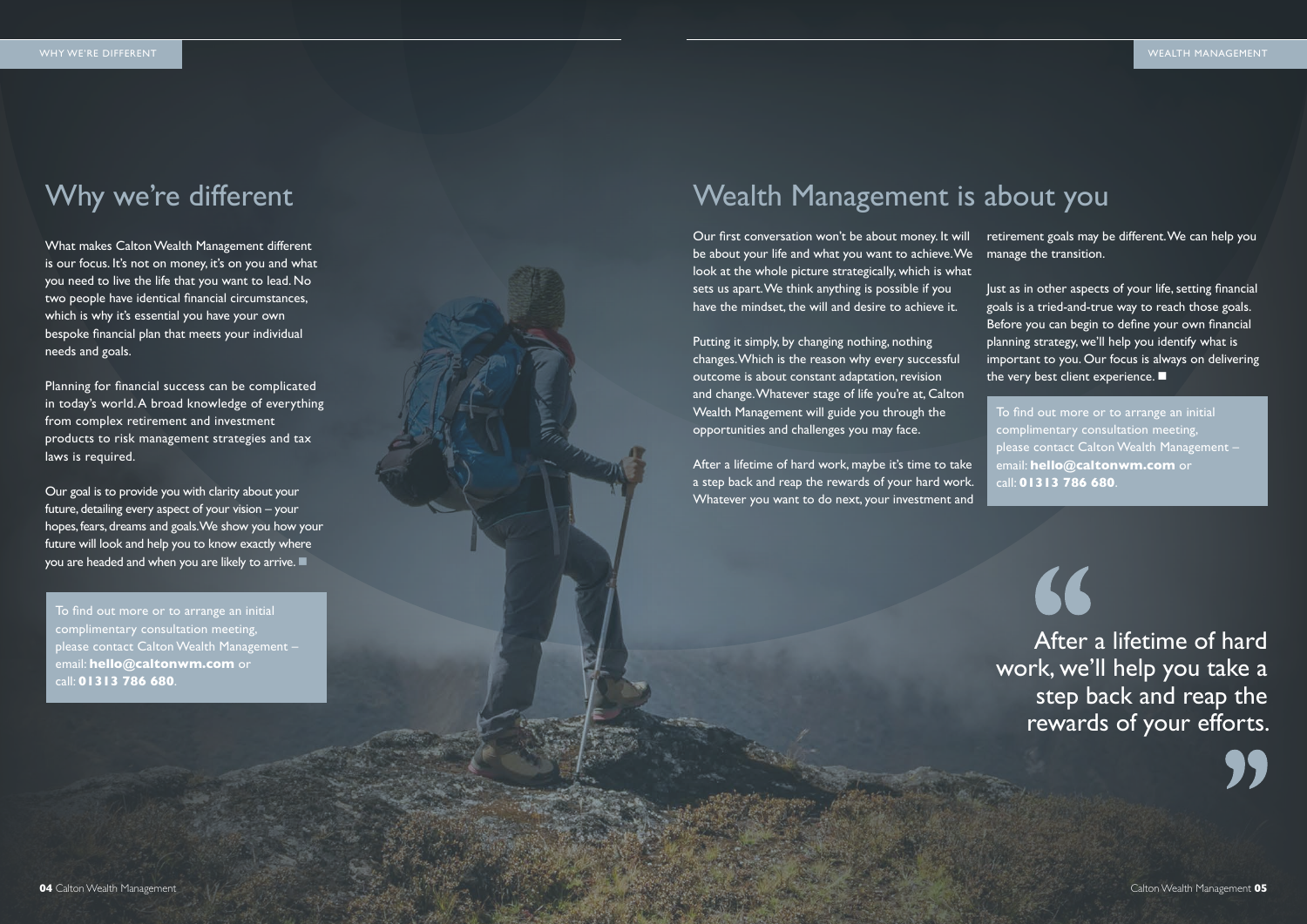Successful plans require a significant degree of financial planning. By working through a series of logical stages, Calton Wealth Management will help you gain a better understanding of the options available. And by working together, we can devise and implement a bespoke financial plan to target your goals.

By following our 6-stage financial planning process, you will significantly increase your potential for developing a winning bespoke financial plan.

**6 stages to create your bespoke financial plan for financial success**



## **4. Personal financial analysis** Based on the information you have provided, your Financial Planner will then present your financial plan and the analysis we've completed. Each of the goals and objectives you've highlighted will be addressed and a recommendation for each identified. Depending on what services you require, this could include analysing your assets, liabilities and cash flow, current insurance coverage, investments and pensions, or tax strategies.



Your bespoke financial plan is a dynamic, ongoing process that requires continuous reevaluating and monitoring. Your Financial Planner will review this at least annually with you to look at any changes in your circumstances and, if necessary, amend the strategy to incorporate them. Reviews can take place more often if needed, and each meeting provides you with the opportunity to discuss any specific questions you may have now to enable your Financial Planner to adjust recommendations, if needed, as your life changes.

**5. Financial plan implementation** Once the analysis and development of your plan is completed, our Financial Planner will meet with you to outline the recommended courses of action. They'll record any agreed implementation plan and provide all the necessary documentation to support your plan. Where applicable, they also coordinate the process with any other professionals such as accountants, solicitors or investment managers you may receive other advice from.

## **6. Re-evaluation monitoring**

## Increase your potential by developing a bespoke financial plan

## **3. Your current financial profile** Your Financial Planner will then review the information provided about your current financial situation and your goals and objectives. They use this to produce a report that reflects your current financial profile. Your attitude towards investment tolerance and capacity for risk are also assessed, and this is analysed to determine your required asset allocation for investment or pension goals.



## **2. Defining your financial goals**

Next, we talk through your goals and objectives, in the short, medium and long term. Your Financial Planner acts as a sounding board and explains how these will determine the creation of your bespoke financial plan. They'll ensure that these are quantifiable, achievable, clear and have a defined time frame. Most importantly, your planner will help separate your needs from your wants.



## **1. Your current financial situation** In the first step, we will explain fully how we are paid and by whom. At the outset, we agree on how long the professional relationship should last and on how decisions will be made. It is crucial that we get to know you and determine your current financial situation with regard to income, savings, living expenses and liabilities. Our wealth planning process and its success will depend on the quality and clarity of the information communicated. Preparing a list of current assets and liabilities, balances and amounts spent for various items enables us to build a bespoke financial plan as a foundation for your desired goals.

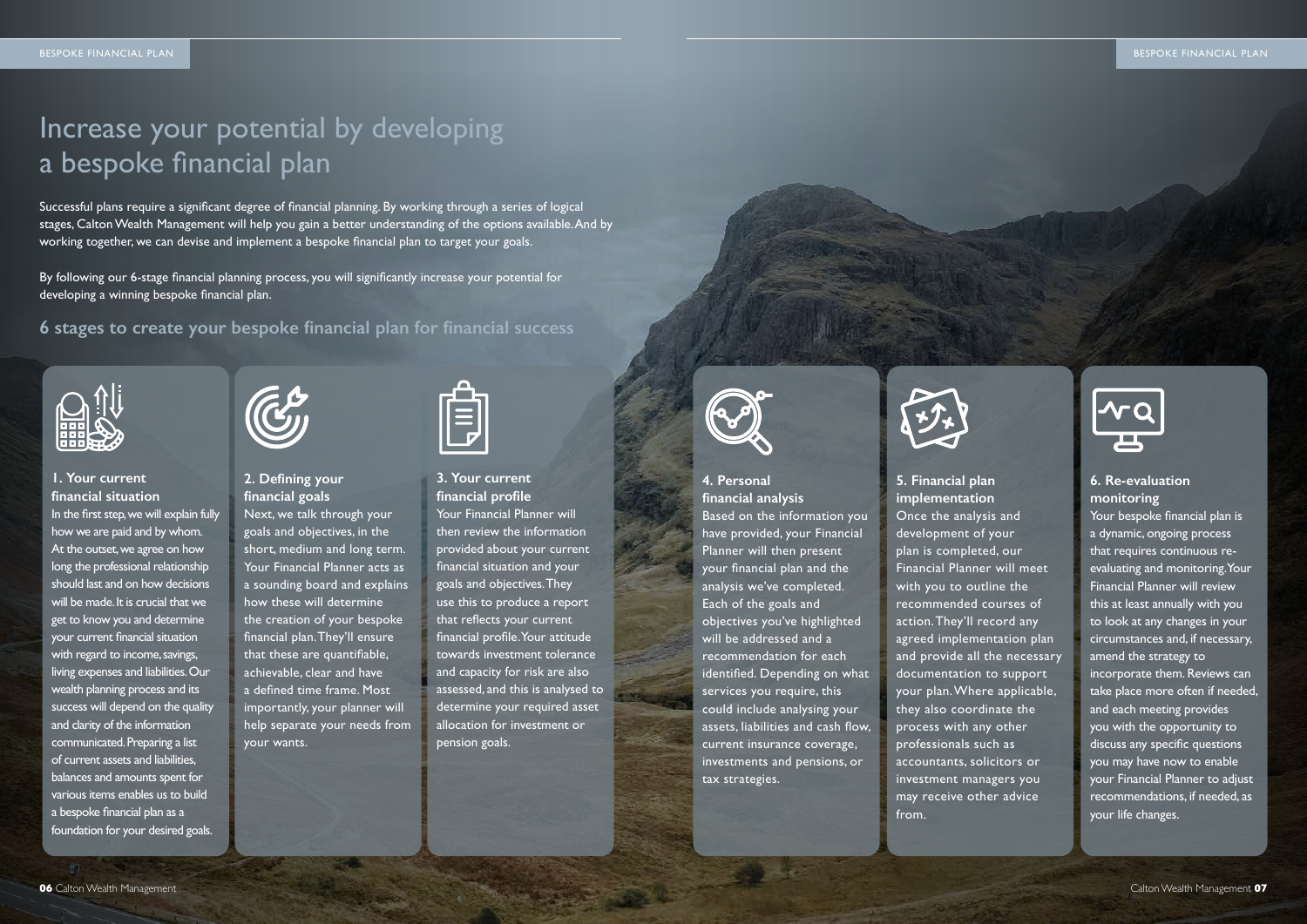## Behavioural finance **Calculation** Curvervices

At our core we add value by helping clients understand how they think about and treat money. We help you understand how behaviour and subsequent decisions impact on your future financial success.

We firmly believe, through both experience and constant study, that investor behaviour is by far the most important factor in successfully reaching a goal. Here we don't subscribe to timing markets or the newest flashy investment. Instead we utilise rigorous process and research, combined with a cool head when all around are telling us we should panic.

When you have an appreciation of your existing biases, you can then start making more informed choices which lead to a positive impact on managing your wealth. The result? You're more likely to achieve your goals.

Although behavioural finance sounds modern, it's really not. It's been around for a long time and we think it gives our clients that added bit of perspective to help make the right decisions for them.

As humans, we're all prone to our own biases and sometimes we make decisions based on emotion rather than the cold hard facts. We don't want to 'solve' this, rather help you understand them in the broader context of your current and future wealth.

### **Building wealth**

You may have surplus income or inherited money and you may not be sure how best to use it. Your Financial Planner will take the guesswork out of this situation and get your money working harder for you. This doesn't necessarily mean investment in assets. It could be investment in yourself, your family, your home.

**Questions you may want to ask your Financial Planner**

- **Q:** How can I invest tax-efficiently?
- **Q:** How can I make the best use of my assets?
- **Q:** How much should I be saving or investing?
- **Q:** When should I start thinking about financial planning?
- **Q:** How far should I be looking ahead?

### **Passing on wealth**

You may be in a strong financial position from saving hard-earned money or selling a business you've worked hard to grow. Your Financial Planner will advise you how to pass on your wealth whilst still

meeting your own needs in the most appropriate and tax-efficient manner.

**Questions you may want to ask your Financial Planner**

- **Q:** Can I gift assets to reduce the size of my taxable estate?
- **Q:** Can my life insurance policy help to pay an Inheritance Tax bill upon my death?
- **Q:** How can I use a trust to reduce the amount of Inheritance Tax I pay?
- **Q:** When is the right time to transfer my wealth?
- **Q:** Do I currently have any Inheritance Tax liability?
- **Q:** How much could I gift now and later in my Will?

To find out more or to arrange an initial complimentary consultation meeting, please contact Calton Wealth Management – email: **hello@caltonwm.com** or call: **01313 786 680**.

To find out more or to arrange an initial complimentary consultation meeting, please contact Calton Wealth Management – email: **hello@caltonwm.com** or call: **01313 786 680**.

Although behavioural finance sounds modern, it's really not. It's been around for a long time and we think it gives our clients that added bit of perspective to help make the right decisions for them.